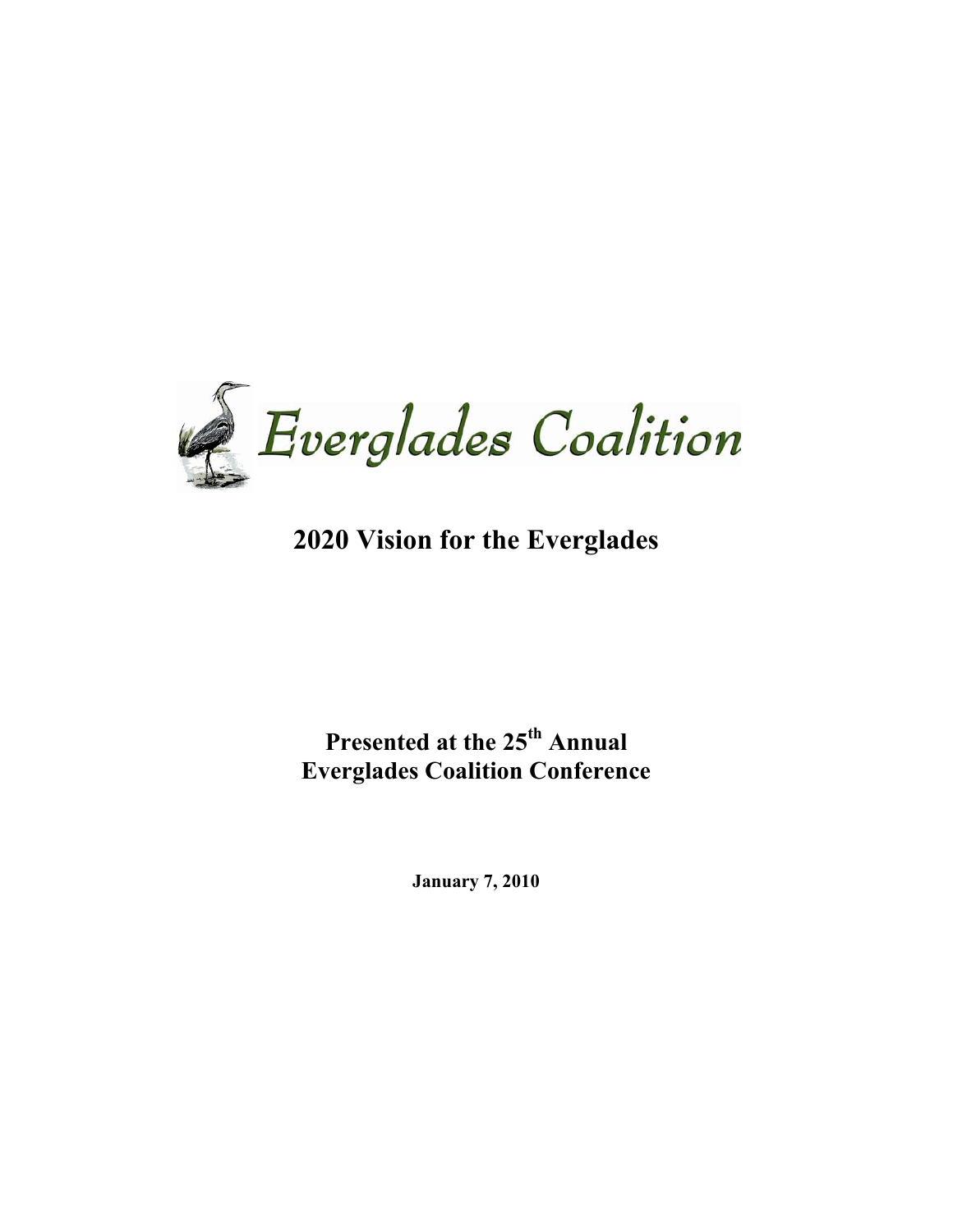### **EXECUTIVE SUMMARY**

In 2000, the U.S. Congress passed the landmark Comprehensive Everglades Restoration Plan (CERP). This was the largest ecosystem restoration plan ever undertaken in the history of the world, and was championed as a landmark accomplishment for America's Everglades. This Plan was always intended to take decades, and sustained levels of leadership and funding from our federal and state governments.

Ten years later, as the Everglades Coalition prepares to celebrate its  $25<sup>th</sup>$  Annual Conference, it is time to look forward for the next decade. While implementing such a large and intricate restoration has not proven easy, events over the last months and years, have reinvigorated this globally significant initiative. Our Vision for 2020 includes ten specific Visions, which capture those objectives we feel are critical to successful restoration. These ten Visions are summarized below:

- 1. By 2020, lands that are necessary for restoration are brought into public ownership to expand the spatial extent of wetlands and prevent development that undermines the greater Everglades ecosystem.
- 2. By 2020, abundant and diverse native plant and animal life in the greater south Florida ecosystem meets or exceeds the 10 year recovery goals of federal and state conservation plans for listed species and their habitats.
- 3. Assure sufficient clean freshwater for the Everglades and the Estuaries.
- 4. Adequate storage exists in the Everglades Agricultural Area and North of Lake Okeechobee to provide clean water to the Everglades and its estuaries during dry periods and sufficient conveyance capacity exists in the Everglades Agricultural Area to facilitate a natural response to wet events.
- 5. By 2020, the ecological decline of Lake Okeechobee will be measurably reversed and infrastructure improvements to eliminate destructive discharges to the estuaries and to enable water to flow south into the Northern Everglades will be in significant stages of design, bid or construction.
- 6. The Southern Everglades is on its way towards full restoration of sheetflow and wildlife recovery as initial key projects are completed.
- 7. In the Western Everglades, maintain and recreate the connectivity of water and wildlife movement, and the greater ecosystem, while promoting wise growth management.
- 8. Science remains the driving force for decision support in CERP and related project implementation, as well as the basis of CERP policy, including all steps in the scientific method, peer review, and incremental adaptive management.
- 9. Florida's energy choices do not compromise land and water supply critical to Everglades' restoration efforts.
- 10. Everglades restoration sees substantial progress with support and full commitment at the highest levels of the federal and state governments

As we restore the natural system, the need for expensive outlays for maintenance and operation of structural systems will diminish. We need a commitment from all our decision-makers to achieve the goals outlined in these Visions. Only with sustained leadership from the Administration, U.S. Congress, the state of Florida, and local Florida governments can we hope to move forward successfully.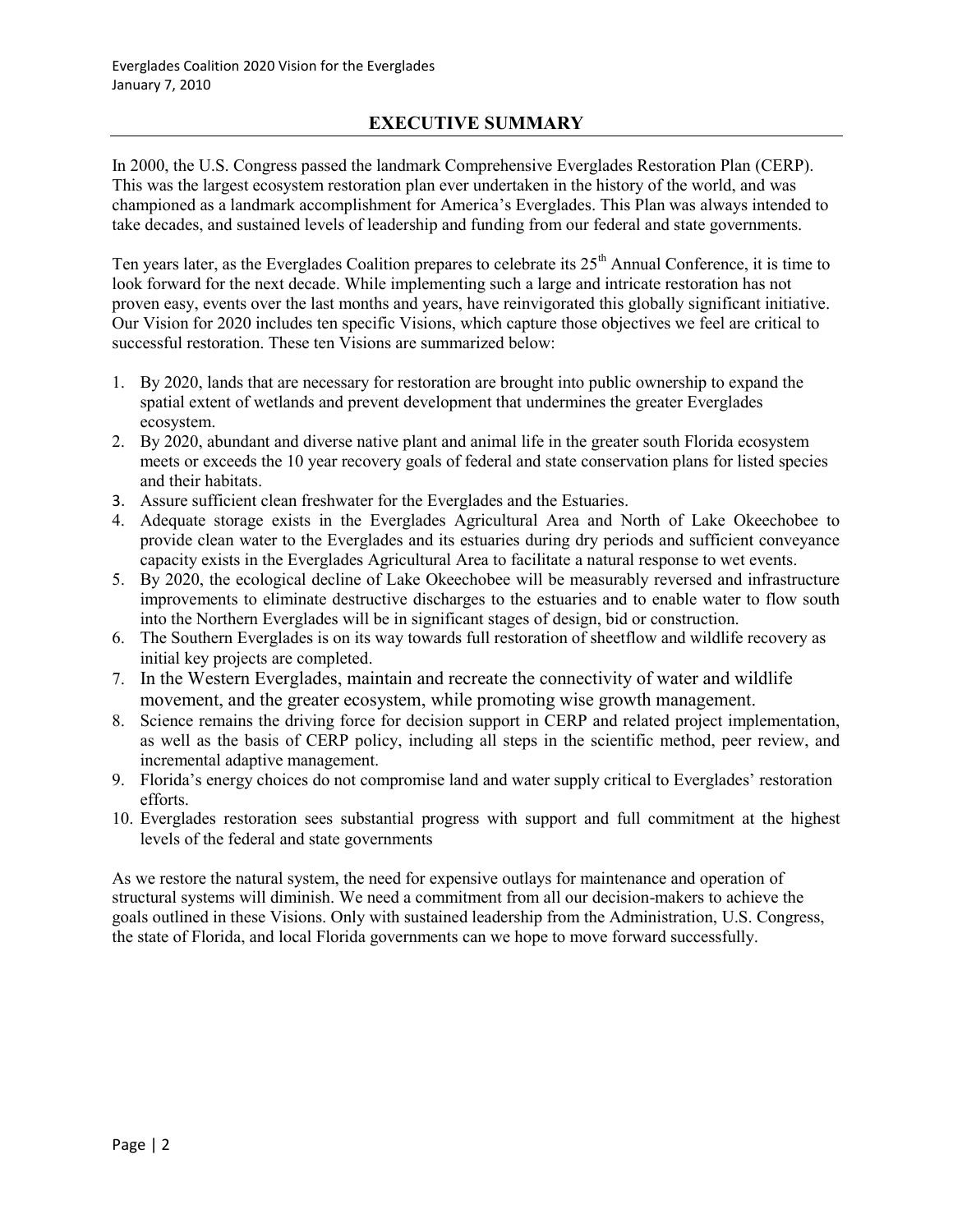# **VISION #1: SUSTAINABLE LAND USE**

### **By 2020, LANDS THAT ARE NECESSARY FOR RESTORATION ARE BROUGHT INTO PUBLIC OWNERSHIP TO EXPAND THE SPATIAL EXTENT OF WETLANDS AND PREVENT DEVELOPMENT THAT UNDERMINES THE GREATER EVERGLADES ECOSYSTEM.**

**EXPLANATION:** Urban sprawl has had, and continues to have, significantly harmful impacts on the Everglades, wildlife, resources, and our quality of life, primarily through reducing the size of the Everglades to about one-half its original size, and through secondary degradation of the remaining Everglades as a result of habitat degradation, pollution, drainage and water demands and infrastructure impacts. To be sustainable in the 21<sup>st</sup> Century Florida must adopt a modern economic model that reflects the negative costs of development, and the positive economic, utilitarian and social values of natural resources; protects remaining wetlands for their current or restoration values; and maintains sustainable agriculture as the appropriate use in between urban and natural areas. As we engage in the largest ecosystem restoration project in the world, we must immediately cease the loss of any more spatial extent of the greater Everglades and enlarge the existing spatial extent through restoration.

- Ensure Effective Growth Management
	- o Strengthen local planning restrictions to remove the opportunity for new development on natural areas that are important now or in the future as restoration components to the long– term survival of the Everglades, and prioritize infill and redevelopment which relies primarily upon transit, not new roads and highways.
	- o Growth management decisions maintain to the greatest extent possible urban boundaries in southeast Florida, prevent further encroachment into habitat in southwest Florida and the Heartland, and avoid the introduction of major industrial, commercial, residential, mining or other urban or suburban uses in the EAA except for logical extensions of land uses adjacent to existing urban boundaries.
	- o Potential restoration benefits from the River of Grass Initiative are not impeded by incompatible development.
	- o Restrict construction of new major roadways or thoroughfares by improving and expanding public mass transportation options
	- o Prevent land use designations and development decisions that intensify development options on lands that are under study for restoration potential.
	- o Require development to retain on-site native vegetation. Where clearing is unavoidable, require exclusive use of Florida native plants in all mitigation and landscaping, so that the need for irrigation systems is minimized.
	- o Maintain statewide growth management oversight through the Florida Department of Community Affairs.
	- o Require new development projects to pay for their own infrastructure requirements.
	- o Maintain water concurrency by requiring proof of adequate available water supply prior to approval of new development applications.
	- o Deny permits and restrict land uses in areas that are projected to be at risk from sea level rise and associated impacts within the next 50 years.
	- o Make permitting decisions a transparent, public process.
	- o Utilize land valuations which calculate the value of ecosystem services.
- Agricultural Partnership
	- o The state of Florida creates a Resource Planning and Management Committee to comprehensively address issues related to lands important to restoration, including in the Everglades Agricultural Area, and engages all stakeholders.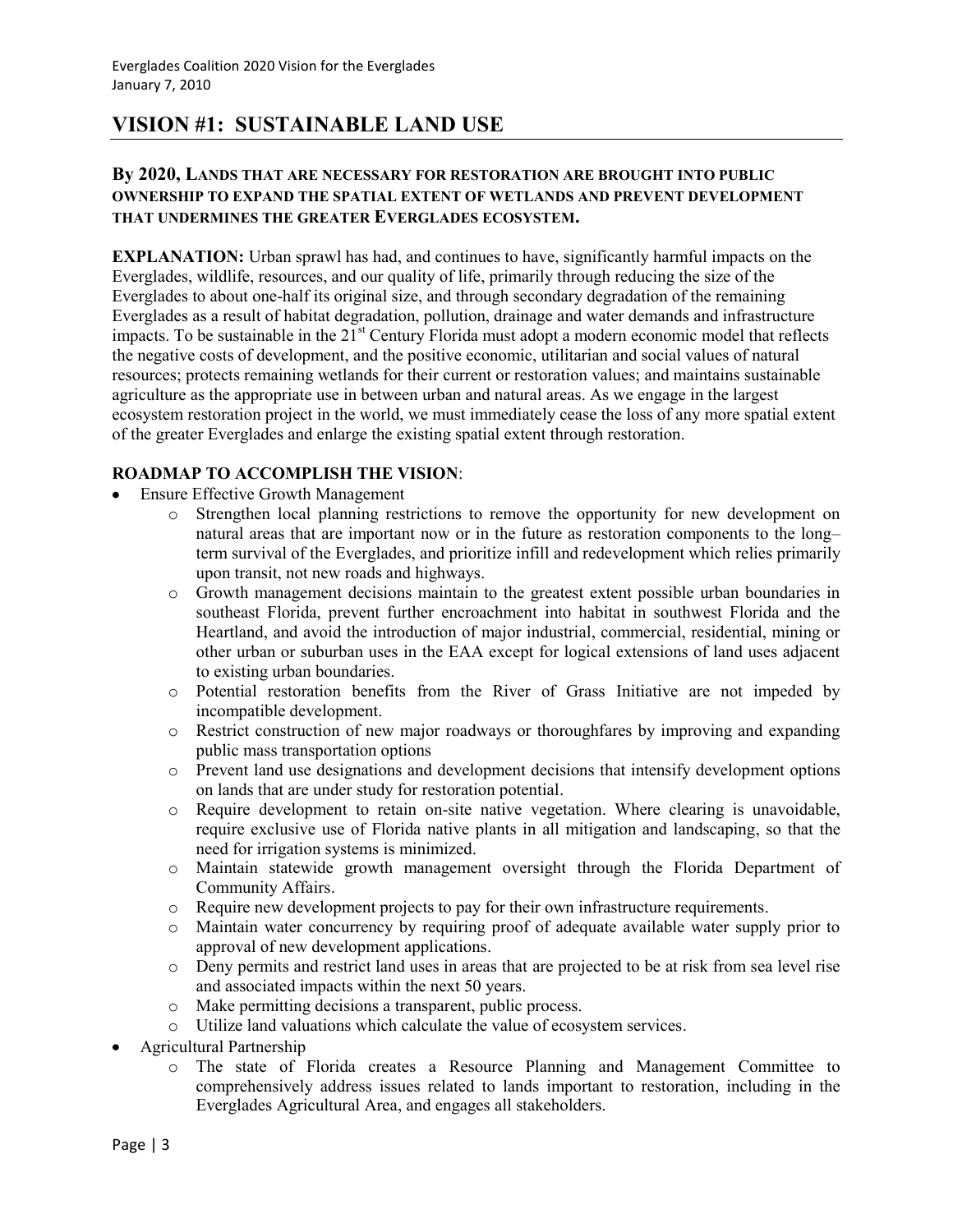Everglades Coalition 2020 Vision for the Everglades January 7, 2010

- o Rezoning of land identified for restoration projects and protect agricultural land from conversion into intensified urban and mining use areas is prevented
- o Congress and the Administration utilize the Farm Bill for land acquisition needs for Everglades restoration.
- Wetlands And Natural Areas Protection
	- o Prohibit any net loss of wetlands, Florida native plant communities, and wildlife habitat.
	- o Maintain existing wetlands and accelerate restoration to keep water tables high, recharge the reservoir, prevent salt water intrusion, and lessen the effects of climate change.
	- o Agencies are proactive in identifying areas of concern and able to weigh in early on local development projects that impact restoration projects.
	- o Florida Forever's funding increases
	- o A uniform methodology for wetland scoring and enforce stricter mitigation requirements, such as on-site mitigation, is established.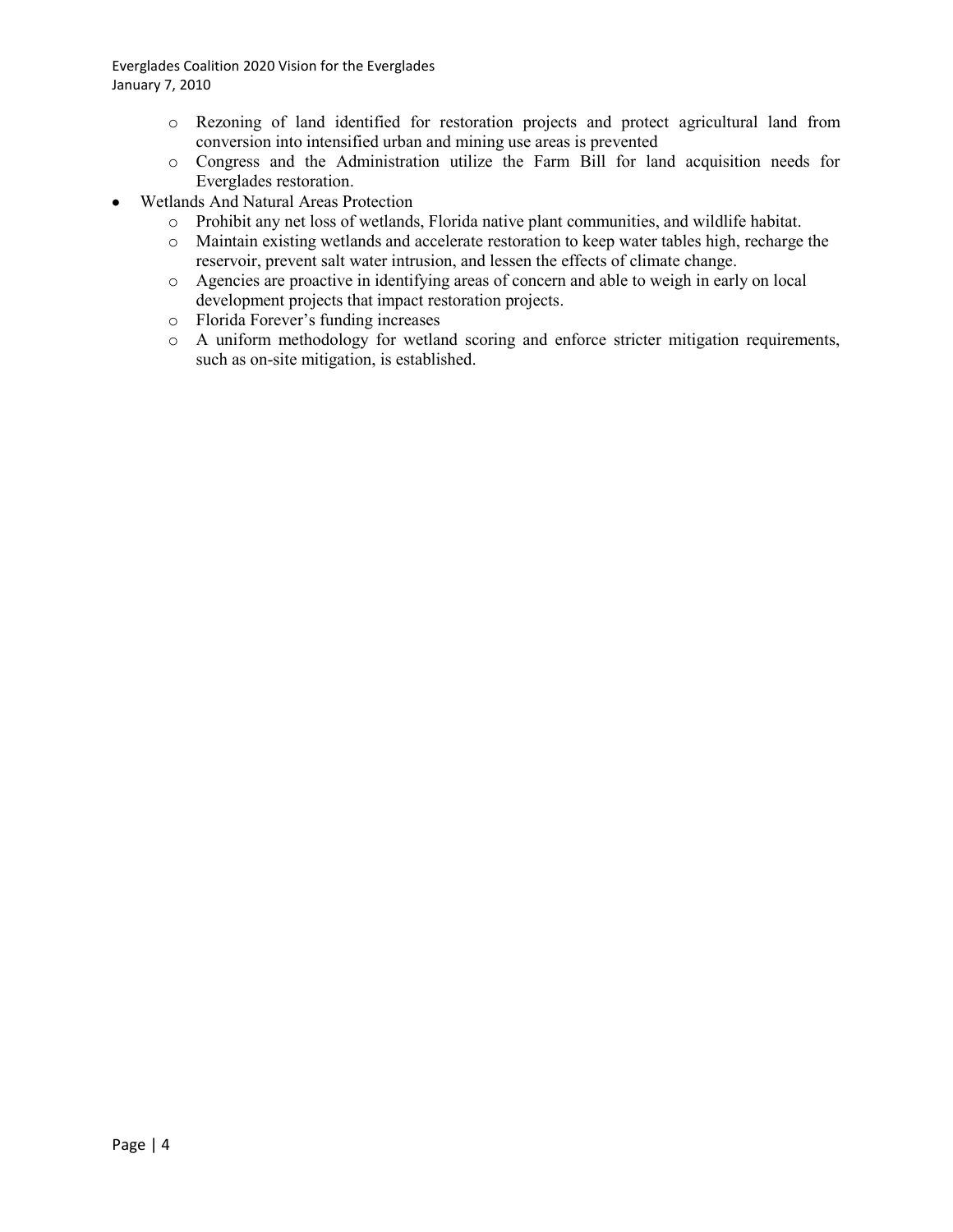# **VISION #2: PLANT AND WILDLIFE DIVERSITY**

### **BY 2020, ABUNDANT AND DIVERSE NATIVE PLANT AND ANIMAL LIFE IN THE GREATER SOUTH FLORIDA ECOSYSTEM MEETS OR EXCEEDS THE 10 YEAR RECOVERY GOALS OF FEDERAL AND STATE CONSERVATION PLANS FOR LISTED SPECIES AND THEIR HABITATS.**

**EXPLANATION:** Ultimately, success of restoration will be measured through the recovery of native wildlife. In 1999, the US Fish and Wildlife Service (*Multi-Species Recovery Plan for South Florida)*, identified 68 federally listed species and the restoration needs of 23 natural communities. South Florida's diverse ecological communities, unique in the world, must be restored and managed as a whole to support all animals and plants and the interdependent wetland and upland habitats native to the region. South Florida's wildlife need sufficient contiguous habitat to sustain them in the face of climate change, as well as the continuing habitat loss, degradation and fragmentation from development, roads, invasives, and inadequate land and water management. The resilience of healthy natural communities with their full array of native species and interdependent functions yields benefits for all – wildlife, the Everglades, and people.

- Intact large swathes of habitat are protected
	- o Control growth, mining and development that threaten habitat necessary for species at risk.
	- o Acquire title and conservation easements for priority wildlife areas and habitat links.
	- o Protect and restore a greater percentage of habitat quality and connectivity on private lands.
	- o Prevent road projects that further fragment habitat; maintain habitat and hydrological connectivity and safe passage for wildlife and people by developing a comprehensive transportation and wildlife crossings plan.
- Smart growth practices are implemented
	- o Incorporate climate change and sea level rise adaptation strategies into land, water and wildlife management plans.
	- o Promote wildlife compatible site planning and the use of appropriate native plants
	- Conservation and restoration efforts are adequately funded and supported
		- o Florida Forever is fully funded and the state's environmental land protection programs are maintained.
		- o Land acquisition programs are established in all counties in the Everglades region.
		- o Necessary funding is provided to responsibly manage public conservation lands and restore wildlife habitat, both wetlands and uplands, on federal, state and local conservation lands with effective programs to control invasive plant and animal species.
		- o Wildlife-compatible agriculture is promoted.
		- o Less-than-fee acquisition and incentive programs are used to prevent loss of wildlifecompatible agricultural lands.
		- o Appoint individuals to agency and board positions, including the Fish and Wildlife Conservation Commission, who are committed to the protection and recovery of state and federally listed species.
		- o Stop abuses of the Right to Farm Act that circumvent local land use restrictions and avoid state and federal permitting obligations.
- Encourage Fact Based Approaches to State listing of Species
	- o Assure the state listing process for at-risk species utilizes scientifically based criteria that meet international and federal standards to protect Florida's wildlife populations.
	- o Implement wildlife recovery and management plans that meaningfully protect vulnerable species and support the comprehensive state wildlife action plan to keep common species abundant.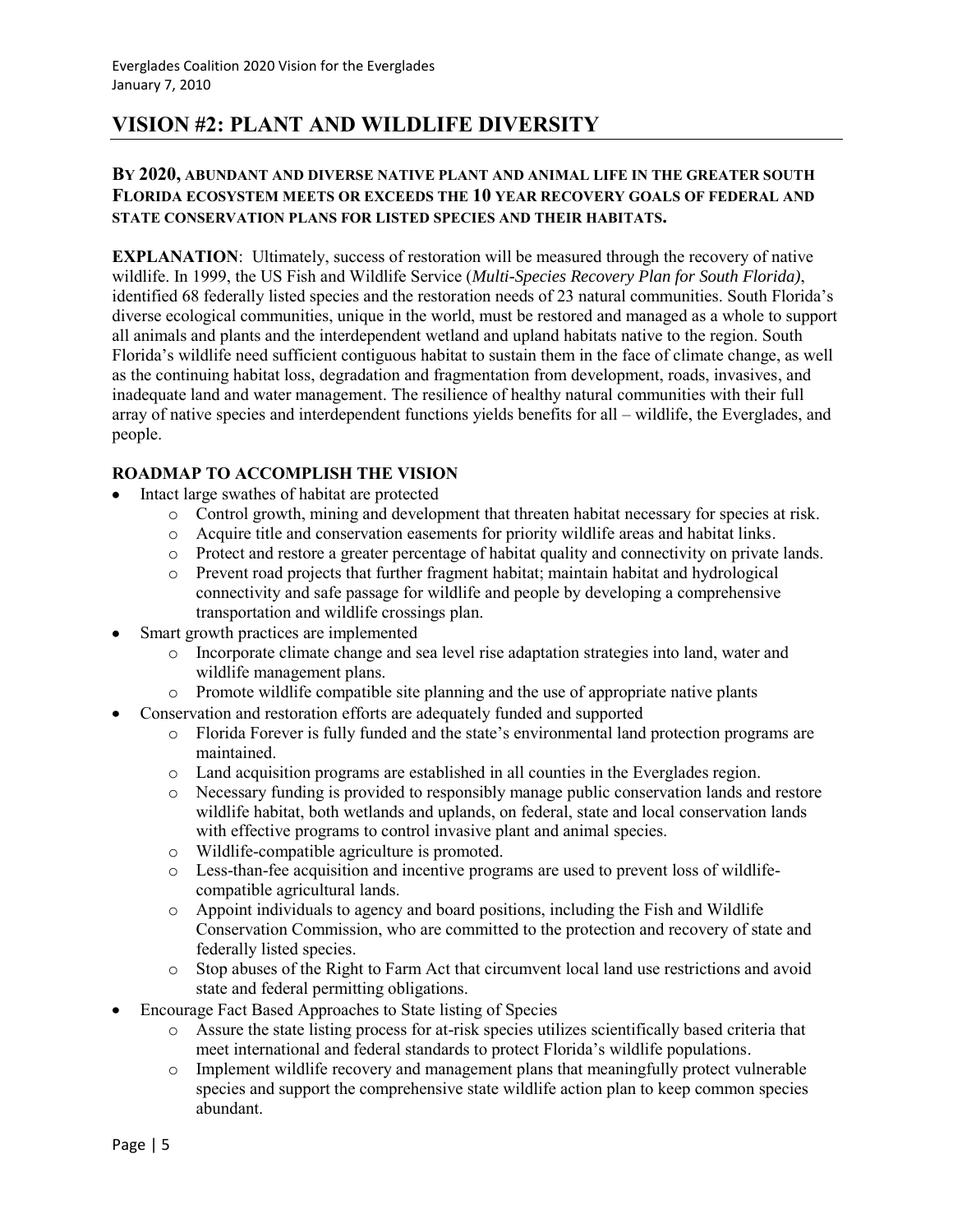# **VISION #3: WATER QUALITY**

### **ASSURE SUFFICIENT CLEAN FRESHWATER FOR THE EVERGLADES AND THE ESTUARIES**

**EXPLANATION:** From its headwaters, to the estuaries and the bays, a healthy greater Everglades depends on sufficient flows of clean freshwater. Sufficient quantities of clean freshwater must be moved through the Everglades to replicate the historic River of Grass. Immediate water quality improvements, through both source control and treatment, are needed to provide water as CERP and other restoration projects come online. Stormwater Treatment Areas must be substantially expanded. Stormwater and agricultural runoff can be adequately controlled with implementation of existing water quality protections and improved water quality strategies. Source control initiatives such as fertilizer ordinances and low impact development design requirements can lessen clean-up costs and proactively prevent additional water quality degradation. Wetland restoration and preservation can provide natural supplemental filtration and distributed storage. Providing sufficient clean freshwater to restore the Everglades and our estuaries can be achieved by controlling both Nitrogen and Phosphorus as well as other pollutants at their source, while preserving our natural wetland systems.

- Ensure the 10 parts per billion (ppb) phosphorus water quality standard is met by implementing innovative Best Management Practices (BMPs) in the Everglades Agricultural Area, expanding the Stormwater Treatment Areas (STAs) and building reservoirs to better manage water feeding these STAs.
- Utilize the River of Grass land acquisition to expand STAs in the EAA  $\bullet$
- Refine Everglades Agricultural Area BMPs according to phosphorus reduction effectiveness, and require "Water Management" BMPs and "Sediment Control" BMPs by all holding BMP permits in the EAA. Revise the BMP point system accordingly.
- In the Okeechobee basin, BMP's must be materially strengthened. Base fertilizer application rates on phosphorus reductions necessary to meet the TMDL, rather than optimum agronomic yield.
- STA 1 West is doubled in size and new STAs and reservoirs are constructed as land becomes available from the River of Grass purchase. STAs are better managed and operated to increase phosphorus reduction.
- Expand water quality monitoring requirements and funding to support it so that every FDEP assessment area (aka "WBID") has sufficient sampling of each regulated pollutant to meet the minimum sampling thresholds in the Impaired Water Rule.
- Ensure scientifically supported numeric water quality standards for nitrogen and phosphorus are set such that they are adequately protective in maintaining the historical natural balance of flora and fauna in both freshwater, brackish and marine ecosystems.
- Ensure adequate wetlands protection by requiring like for like wetland type mitigation, and not allow natural wetlands to be counted as pollutant sources or utilized for required stormwater treatment.
- Ensure adequate stormwater standards for removing additional pollutant loadings above natural background conditions. Assure removal of both Nitrogen and Phosphorus in the stormwater management systems required in the permitting of new developments. Significantly strengthen requirements for onsite treatment and retention, as well as possible pollution offsets in drainage basins through regional treatment systems funded by development interests. Increase the dedication of additional lands in development project areas to accommodate at least a 50% expansion in the size of retention facilities required.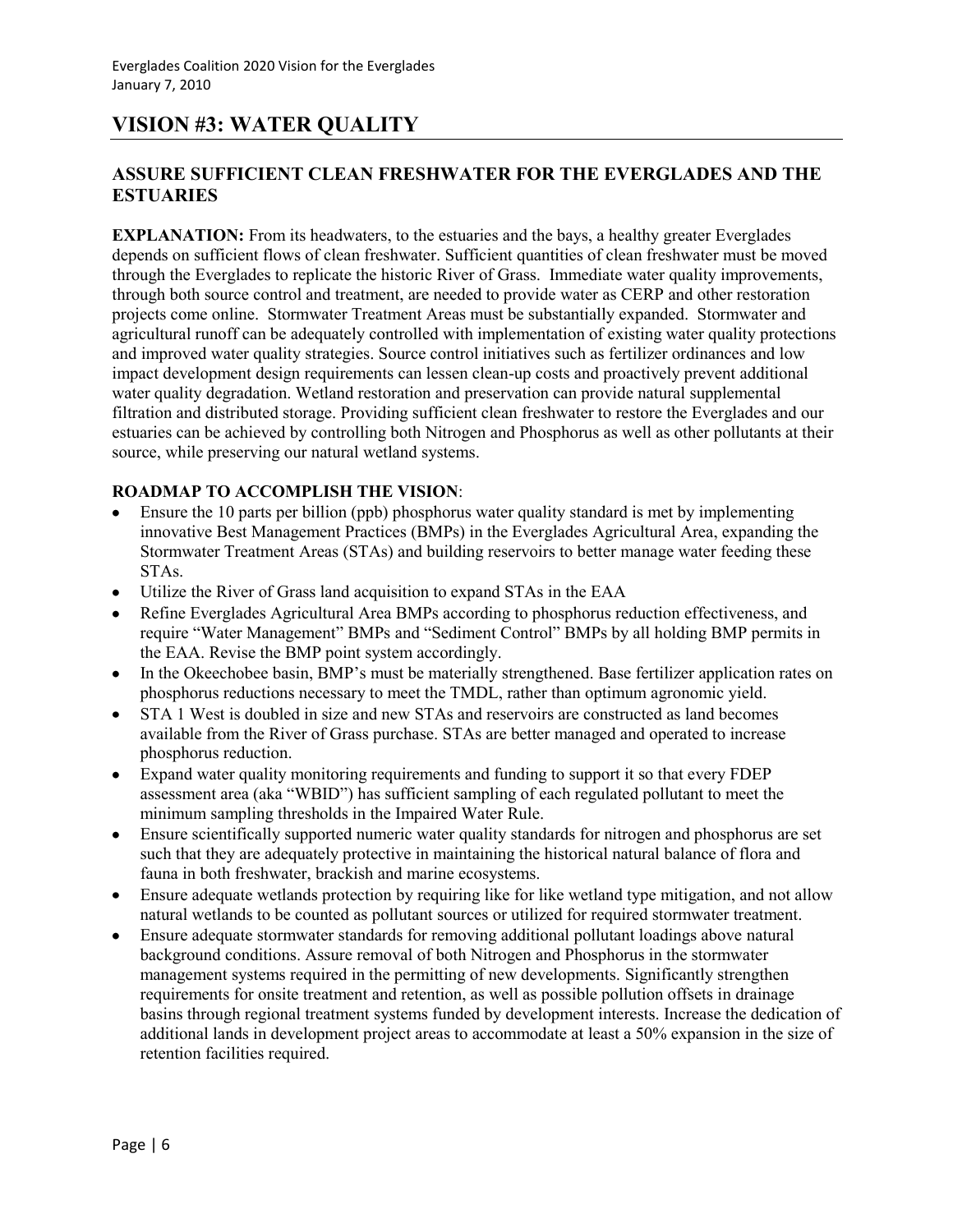Everglades Coalition 2020 Vision for the Everglades January 7, 2010

- Ensure that designated uses of water bodies and water quality standards are n't inappropriately changed. The swimmable/fishable waters goal in the Clean Water Act is not compromised for any water body that supports fish and wildlife or public recreation.
- Create and implement Total Maximum Daily Loads and Basin Management Action Plans in a timely  $\bullet$ manner for all impaired waterbodies not meeting current state water quality standards.
- Agricultural runoff is retained and treated on-site to meet downstream strictly enforced water quality  $\bullet$ standards.
- Prevent nutrient pollution resulting from reclaimed wastewater for irrigation. Establish new  $\bullet$ requirements to limit nutrients in reclaimed water, or regulate the use of reclaimed water to avoid adding to nutrient loading, particularly in basins where meeting TMDLs is challenging.
- Adequate flow rates are maintained to meet Minimum Flows and Levels and prevents pollutant  $\bullet$ concentrations exceeding state water quality standards
- Model and assess new drainage or water rerouting proposals prior to permitting to ensure their consistency with maintaining wetland and the historical flow regime of their downstream receiving waterbodies, and to prevent diminishing water supply.
- Require monitoring of the actual effectiveness of stormwater management systems. Require the  $\bullet$ upgrade and expansion of such facilities if pollutant removal efficiencies are not achieved.
- Prohibit preemption of the ability of local governments to require more stringent regulations to protect water quality within their jurisdictions.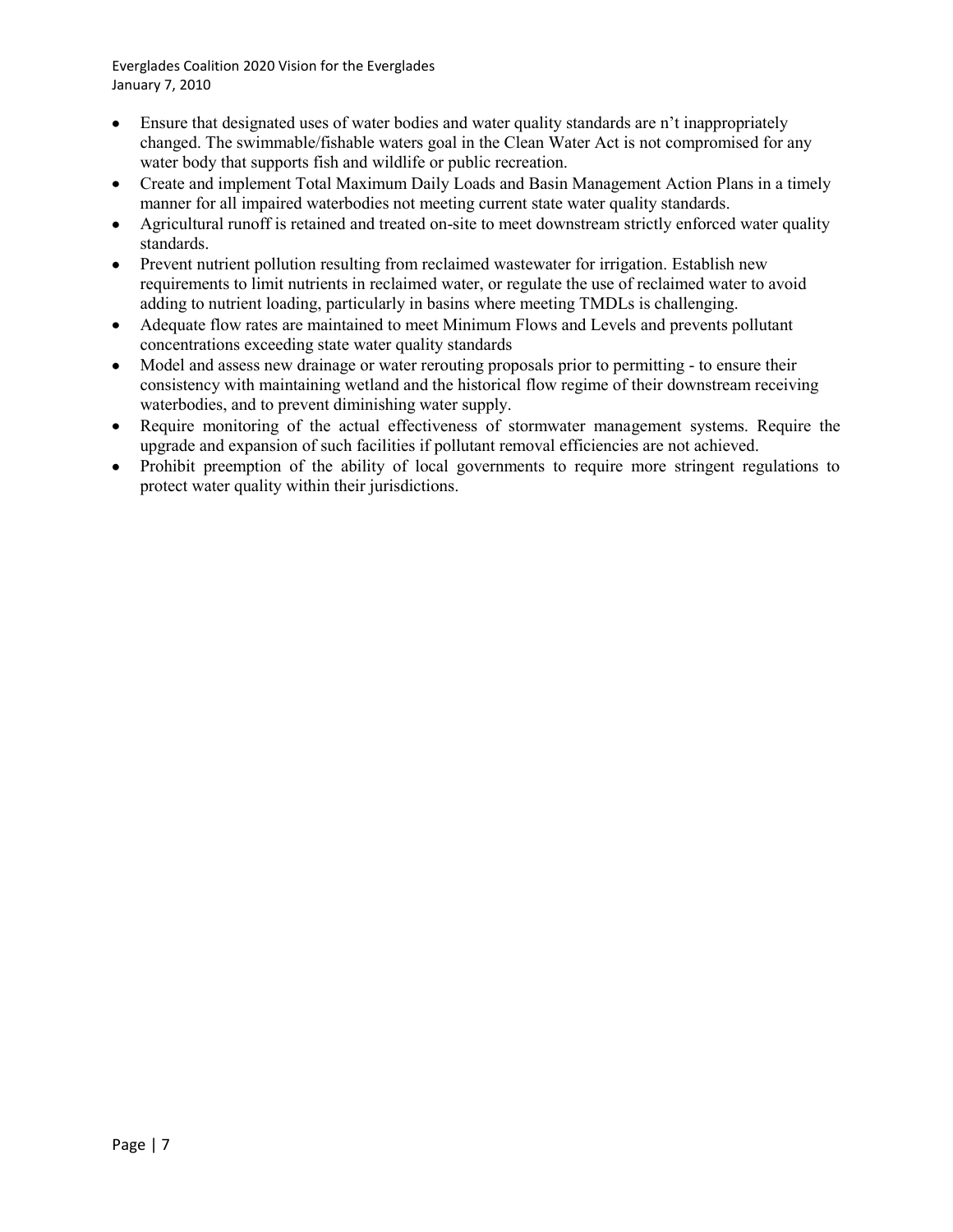# **VISION #4: WATER STORAGE**

### **ADEQUATE STORAGE EXISTS IN THE EVERGLADES AGRICULTURAL AREA AND NORTH OF LAKE OKEECHOBEE TO PROVIDE CLEAN WATER TO THE EVERGLADES AND ITS ESTUARIES DURING DRY PERIODS AND SUFFICIENT CONVEYANCE CAPACITY EXISTS IN THE EVERGLADES AGRICULTURAL AREA TO FACILITATE A NATURAL RESPONSE TO WET EVENTS.**

**EXPLANATION:** During the past century of drainage of the Everglades, more than half of wetlands and nearly all of its uplands have been lost, and the C&SF Project has inflicted immense damage on the remaining natural areas. Restoration and rehabilitation of the Everglades, its estuaries, and Lake Okeechobee will require that the function of these lost areas be recovered or reproduced. Among the most important natural functions to recover are water storage and sheetflow. Historically, the vastness and interconnectedness of the Everglades provided these services; they must be recovered as quickly as possible if Lake Okeechobee, the estuaries, and the Everglades are to survive.

- Complete the initial acquisition of 73,000 acres of US Sugar lands by May 2010
- Announce the commencement of a restoration project on the newly-acquired lands by May 2010
	- o The immense opportunity represented by the initial acquisition could be capitalized upon by immediately commencing a project on one of the newly acquired parcels.
	- o There are a number of possibilities that would provide important benefits, such as converting the EAA Reservoir into an STA or swap 8,000 acres acquired near L8 to augment STA 1 West.
- The State of Florida declares a moratorium of new industrial development and mining until a comprehensive master plan for the EAA is developed that includes the River of Grass project footprint.
- The SFWMD completes Phase II planning for the River of Grass project, identifying a footprint for storage and conveyance features by July 2011.
	- o The initial scoping phase has identified a number of possibilities for storage, treatment, sheetflow, dynamic storage, and conveyance in the EAA.
	- o The SFWMD should select a footprint that can be completed expediently and provides important restoration benefits to the Everglades, Lake Okeechobee, and the estuaries, while providing for maximum restoration of environmental function in the EAA.
	- o The Corps of Engineers and the Department of the Interior need to fully partner with SFWMD to assure federal cooperation in implementing the result.
	- o Consider the economic value of ecosystem services, cost avoidance, and full cost accounting in selecting the final plan.
- The SFWMD secures the required land in the EAA to implement the River of Grass within the 3-year option window for the remaining US Sugar lands.
	- o The SFWMD will need to complete planning well before the end of the option window to acquire the rest of the US Sugar lands.
	- o The SFWMD should complete negotiations on swaps or identify the appropriate acquisition method for lands in the identified footprint.
- Begin construction on storage, treatment and flow features by 2013.
	- o Secure an agreement with federal partner(s) on funding for the plan. The federal government must seek additional funding for the Land and Water Conservation Program to enable it to share land costs with the state of Florida for Everglades restoration.
	- o Begin phased construction on selected plan as soon as lands have been acquired and funding secured.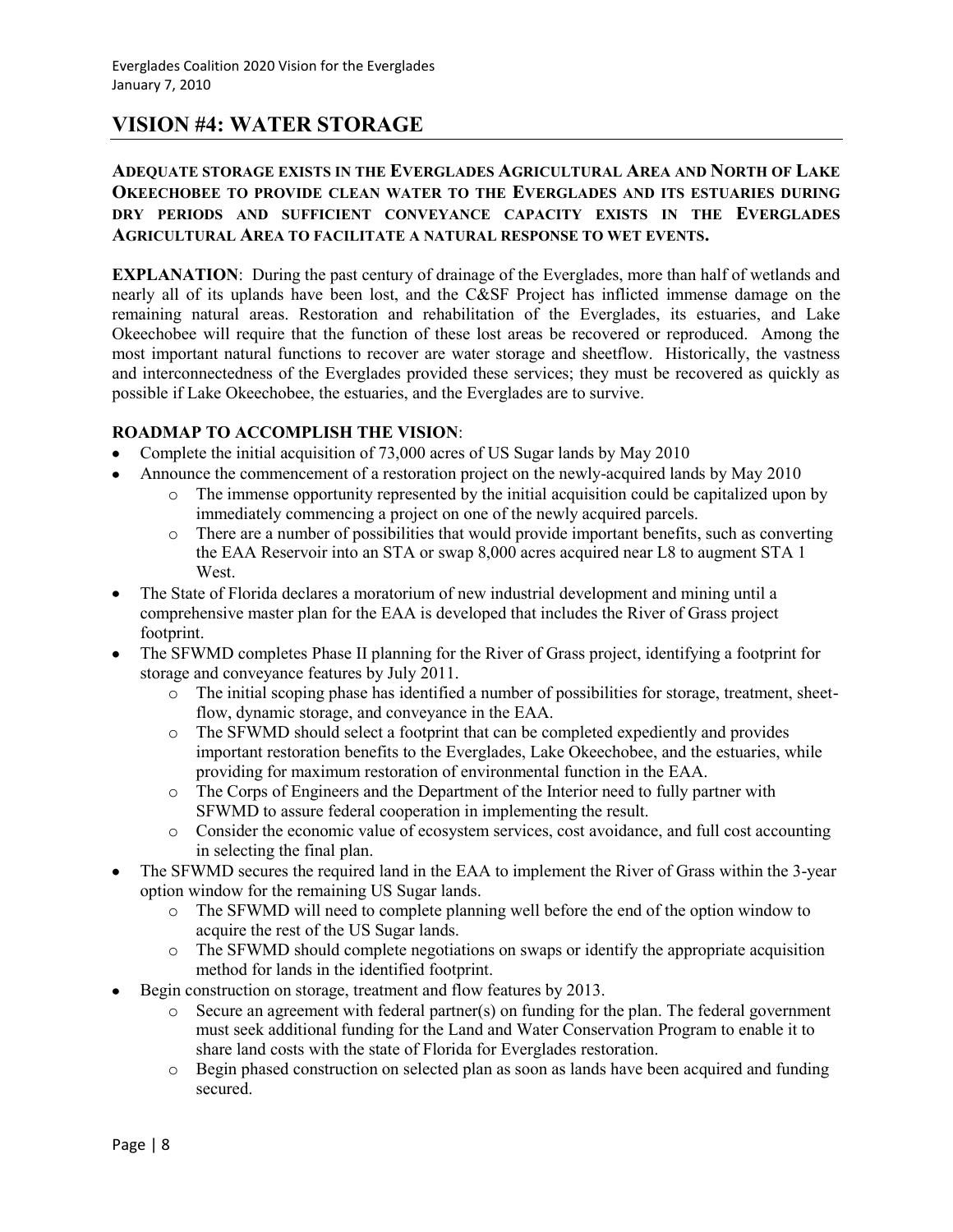## **VISION #5: NORTHERN EVERGLADES AND LAKE OKEECHOBEE**

### **BY 2020, THE ECOLOGICAL DECLINE OF LAKE OKEECHOBEE WILL BE MEASURABLY REVERSED AND INFRASTRUCTURE IMPROVEMENTS TO ELIMINATE DESTRUCTIVE DISCHARGES TO THE ESTUARIES AND TO ENABLE WATER TO FLOW SOUTH INTO THE NORTHERN EVERGLADES WILL BE IN SIGNIFICANT STAGES OF DESIGN, BID OR CONSTRUCTION.**

**EXPLANATION:** Lake Okeechobee is in severely impaired condition. In the last decade, the Lake has seen 75-square-miles of plant communities drowned, concomitant declines in fisheries and wildlife, and record-breaking increases in phosphorus levels. Discharges of polluted water passed the problems downstream into the estuaries of the Caloosahatchee and St. Lucie rivers, which were then also impaired for much of the decade. Minimum Flows and Levels (MFL) violations in the Caloosahatchee Estuary were chronic. For several years, water has been rationed to EAA farmers and lower east coast cities. The system remains broken for all stakeholders.

- Manage Water Levels of Lake Okeechobee
	- o Increase water storage outside the perimeter of the Herbert Hoover Dike by at least 1.5 million acre-feet. Develop a hydrologic global vision (Everglades, estuaries, Lake Okeechobee). The location and amount of storage needed to maintain the Lake ecosystem during drought and rainy events is investigated along with the amount needed for the estuaries and the Everglades.
	- o Implement an aggressive program to compensate landowners for extra efforts to help meet overall water storage and treatment goals on their land. SFWMD adjusts its Northern Everglades strategies to emphasize dispersed and distributed water storage in the upper reaches of the Kissimmee-Okeechobee basin. Wetlands are rehydrated and restored.
	- o Manage water levels by maintaining lake levels and adapt existing protocols to allow timely deviations (decisions within a week) to improve conditions in the Lake and estuaries.
- Remove Harmful Nutrients from Lake Okeechobee's Waters
	- o Annual phosphorus loading rates to Lake Okeechobee under Total Maximum Daily Load (TMDL) requirements are met. The levels of phosphorus entering the Lake are reduced to reach the required 40 ppb.
	- o Amend legislation to reduce the import of phosphorus into Lake Okeechobee watersheds by at least 80% through combinations of eliminating point source discharges or at least treating the effluents to meet the up-coming consent decree; prescribing the slow release fertilizers to be applied based on water quality goals to reach Lake Okeechobee TMDL; requiring edge-offarm run-off treatment and soil amendments to agricultural operations that fertilize at agronomic rates and installing sediment traps to capture disturbed soil during rain storms.
	- o Best Management Practices (BMPs) in the Lake Okeechobee watershed are materially strengthened , mandatory and enforced.
	- o The spider-web like network of small canals and drainage ditches that feed runoff toward the Kissimmee River and Lake Okeechobee should be modernized with water control structures to reduce "flashy" runoff events.
	- o The 2007 statute prohibiting the dumping and spreading of biosolid (Class B) in the Okeechobee, St. Lucie, and Caloosahatchee Basin must be effectively implemented and enforced by the Florida Department of Environmental Protection.
	- o Develop a plan to remove or sequester Lake Okeechobee's bottom sediments.
	- o Complete Lake Okeechobee Protection Plan (Northern Everglades) nutrient control efforts in compliance with the 2015 TMDL deadline.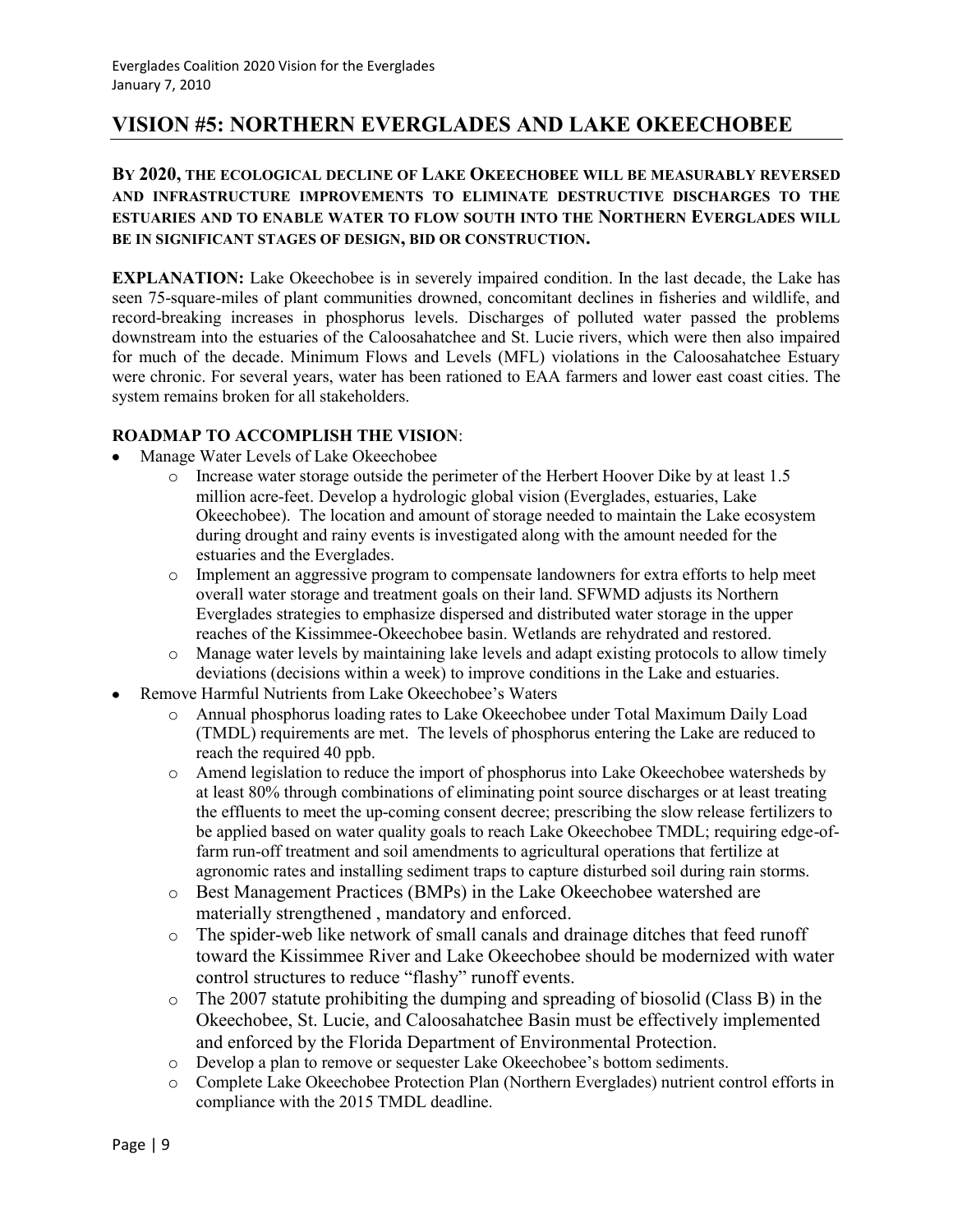Everglades Coalition 2020 Vision for the Everglades January 7, 2010

- Improve Water Storage and Releases at the Northern Estuary
	- o Complete Northern Everglades and CERP water storage and cleansing efforts within estuary watersheds (between Lake Okeechobee and the estuary), in part by fully funding the Florida Forever program.
	- o Complete River of Grass acquisition and planning (including north-of-lake efforts) to allow water to flow to the Everglades and southern estuaries.
	- o Tailor releases to each estuary based upon their individual needs and specificity (decoupling their management).
	- $\circ$  Maintain a minimum flow of 650 cfs to the Caloosahatchee Estuary unless drought conditions in the Lake Okeechobee Service Area require extreme water rationing, whereupon the estuary would be rationed concomitantly.
- Research the need for controlling nitrogen fertilizers to prevent negative impacts to the Lake and the estuaries
- Improve Infrastructure  $\bullet$ 
	- o Continue Kissimmee River Restoration and complete the backfilling of the C-38 canal and implement the Headwaters Revitalization Project to ensure an appropriate river hydroperiod by 2012.
	- o Insure public safety by maintaining safe Lake levels and reinforcing Herbert Hoover Dike (while also recognizing that increased system-wide storage helps prevent excessively high water levels).
	- o Dredge and maintain the Okeechobee Waterway and access canals to facilitate rejuvenation of the Lake's tourism value and local base of support.
	- o Monitor the budget-appropriations process to ensure structures and systems put in place operate as intended, and to avoid crises.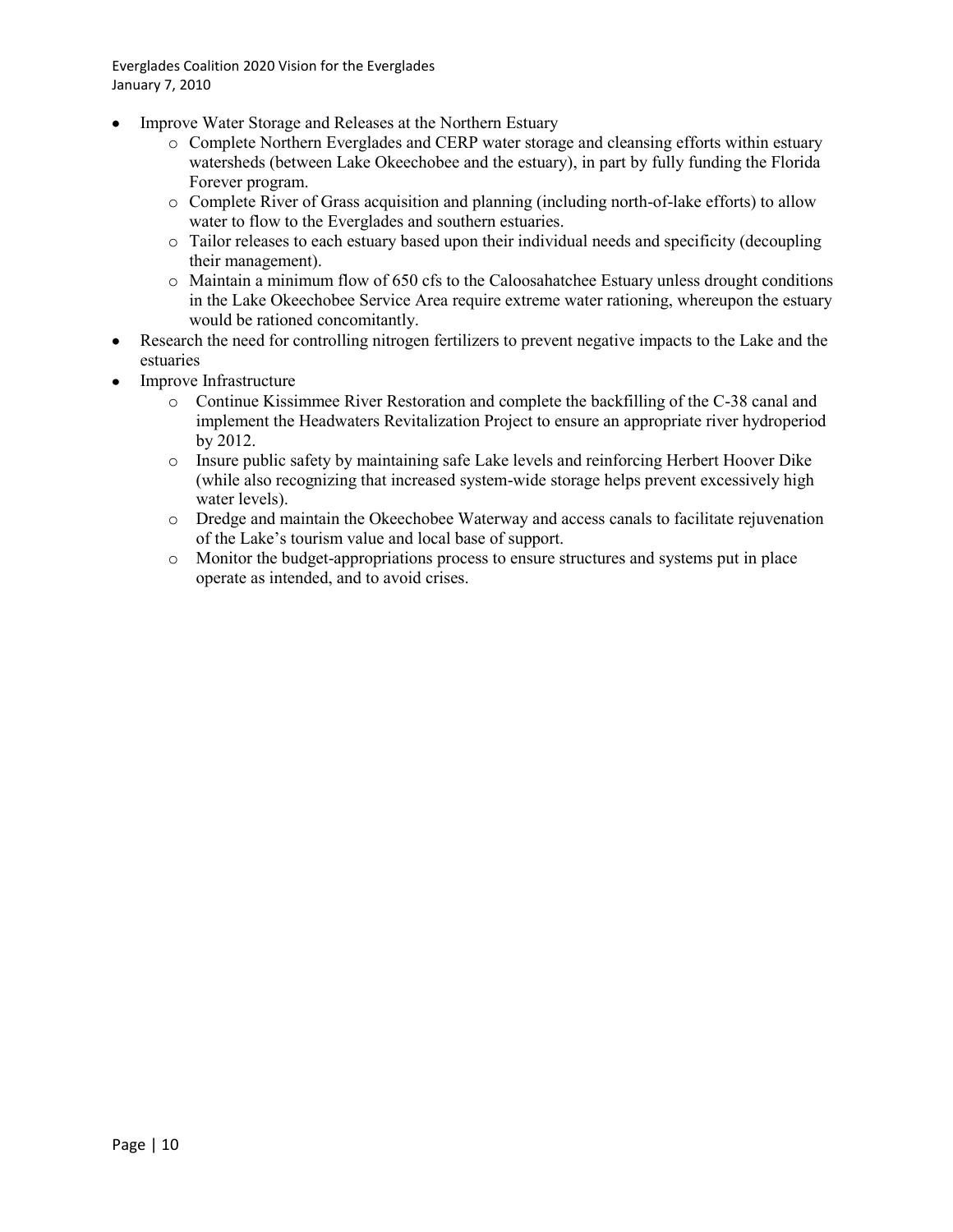# **VISION #6: SOUTHERN EVERGLADES PROTECTION AND RESTORATION**

### **THE SOUTHERN EVERGLADES IS ON ITS WAY TOWARDS FULL RESTORATION OF SHEETFLOW AND WILDLIFE RECOVERY AS INITIAL KEY PROJECTS ARE COMPLETED**

**EXPLANATION**: Northeast Shark River Slough, Taylor Slough, and Florida Bay in Everglades National Park, Biscayne Bay and National Park, and Water Conservation Area 3 (WCA3) are often collectively considered to be the southern Everglades. However, the Everglades is an ecosystem that is intricately linked throughout the whole region and cannot be compartmentalized. Removing the harmful effects of unnatural barriers, including Tamiami Trail, the C-111, and canals in WCA3, will restore sheetflow through the River of Grass, which will stimulate an abundance of wildlife recovery throughout the southern Everglades. Simultaneously, as it becomes more and more apparent that sea level rise will soon have serious impacts on south Florida, projects to restore the River of Grass serve as the most important mitigation and adaptation solutions to sea level rise.

- Bridge Tamiami Trail to improve sheetflow through the Everglades
	- o The Modified Water Deliveries project is complete and is operated in a way that provides the most benefits to the restoration of wildlife and habitat. This includes building the one mile bridge across Tamiami Trail, and acquiring all properties identified in the 1989 law.
	- o A maximum amount of bridging in a second phase is constructed, and an operating system is in place that will ensure maximum ecological benefit.
- Decompartmentalization of Water Conservation Area 3 to improve sheetflow through the central Everglades
	- o DECOMP is the key to restoring sheetflow; all planning to remove the harmful effects of the canals and dams that hinder water flow is completed and construction well underway in conjunction with the River of Grass Initiative, Seepage Management project, and plans for additional bridging along Tamiami Trail.
	- o Completed bridging along Tamiami Trail enables DECOMP to deliver needed water to Everglades National Park and Florida Bay.
- Planning for seepage management components is complete, in coordination with DECOMP, Tamiami Trail bridging projects, and the River of Grass Initiative
- C-111 Spreader Canal to improve flows through the southern coastal Everglades and Florida Bay
	- o Construction of Phase One is complete and operated to achieve maximum ecological benefits for Florida Bay and the coastal marshes.
	- o Planning for Phase Two is completed in a manner that is compatible and integrated with the Biscayne Bay Coastal Wetlands project, and construction begins on Phase Two, which includes backfilling the lower C-111.
	- o The C-111 1994 South Dade project is complete and operating in a way that fulfills the ecological benefits as promised.
- Biscayne Bay Coastal Wetlands (BBCW)
	- o Construction of Phase One of BBCW is completed
	- o Planning and land acquisition needs for Phase Two are complete, the project is fully funded, and construction is underway.
- Planning for Phase Two includes integration with the C-111 project and additional sources of water, such as potential use of reuse water and water management changes.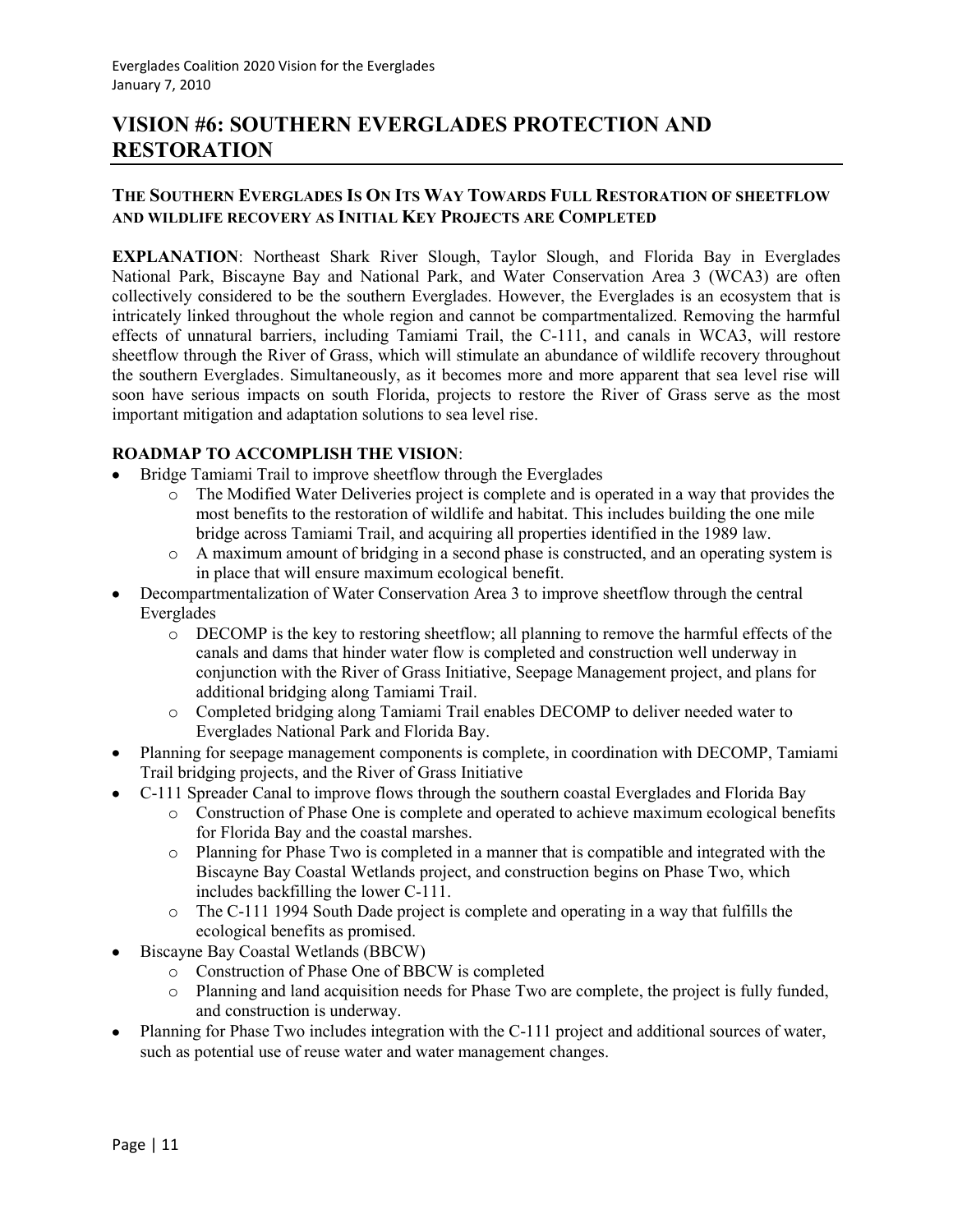# **VISION #7: WESTERN EVERGLADES PROTECTION AND RESTORATION**

### **IN THE WESTERN EVERGLADES, MAINTAIN AND RECREATE THE CONNECTIVITY OF WATER AND WILDLIFE MOVEMENT, AND THE GREATER ECOSYSTEM, WHILE PROMOTING WISE GROWTH MANAGEMENT.**

**EXPLANATION:** The Big Cypress Swamp, Corkscrew Swamp and Caloosahatchee River watersheds and downstream estuaries, through wise growth planning and proactive strategic restoration and protection, have been spared the need for monumental engineered restoration and thrive in a sustainable balanced landscape of land uses. Transit-oriented, livable urban areas complement sustainable agriculture which buffers intact, contiguous wetland and habitat corridors linking well-maintained habitat centers of public and private preserves. Public-private partnerships have resulted in collaborative and equitable land ownership, restoration and management responsibilities. Key indicator species for the diverse and unique habitats of the Western Everglades are thriving, including the Florida panther, wood stork, snail kite, snook, scrub jay, and gopher tortoise.

- Complete and implement Watershed Management Plans (WMPs) for each basin in the Western Everglades. Plans are coordinated amongst local, state and federal efforts to protect and restore wetlands, flowways, water quality, flood protection, aquifer recharge and habitat. All such plans are codified in local comprehensive plans and land development regulations.
- Adopt by 2010 the Southwest Florida Feasibility Study, one strategic guide to effect watershed management and restoration and used to direct integrated efforts described above, both planning and construction.
- Fund and complete restoration projects, including the Picayune Strand/Fakahatchee Estuary, C-43 Reservoir, Henderson Creek-Belle Meade Watershed, Lake Okeechobee-Estuaries-Northern Everglades, River of Grass (US Sugar land projects) and Corkscrew Regional Ecosystem Watershed (CREW). Timeframes vary, but significant actions are taken annually on all projects for the next decade, with corresponding local government actions taken.
- Amend local comprehensive plans in the four Western Everglades counties of Glades, Hendry, Lee and Collier to best accommodate resource protection and restoration, sustainable agriculture and resilient properly sited urban development. Evaluation and Appraisal Reports are due around 2011 from these local governments, providing a useful vehicle for good resource protection and planning amendments.
- Craft regional habitat conservation plans for important landscapes dependent upon by numerous imperiled wildlife species. Such plans must effectively find alternatives, avoidance, minimization and mitigation for all future resource impacts expected.
- Reform wetland and stormwater permitting policies to more fully achieve "no net loss", and be  $\bullet$ coordinated between local, state and federal programs. Any rule changes needed to implement this are identified and executed. This process is underway and expected to begin phased implementation in the next year.
- Address natural resource (and other infrastructure) planning at all levels of government to immediately begin adapting to rising sea levels.
- Florida Forever is fully funded.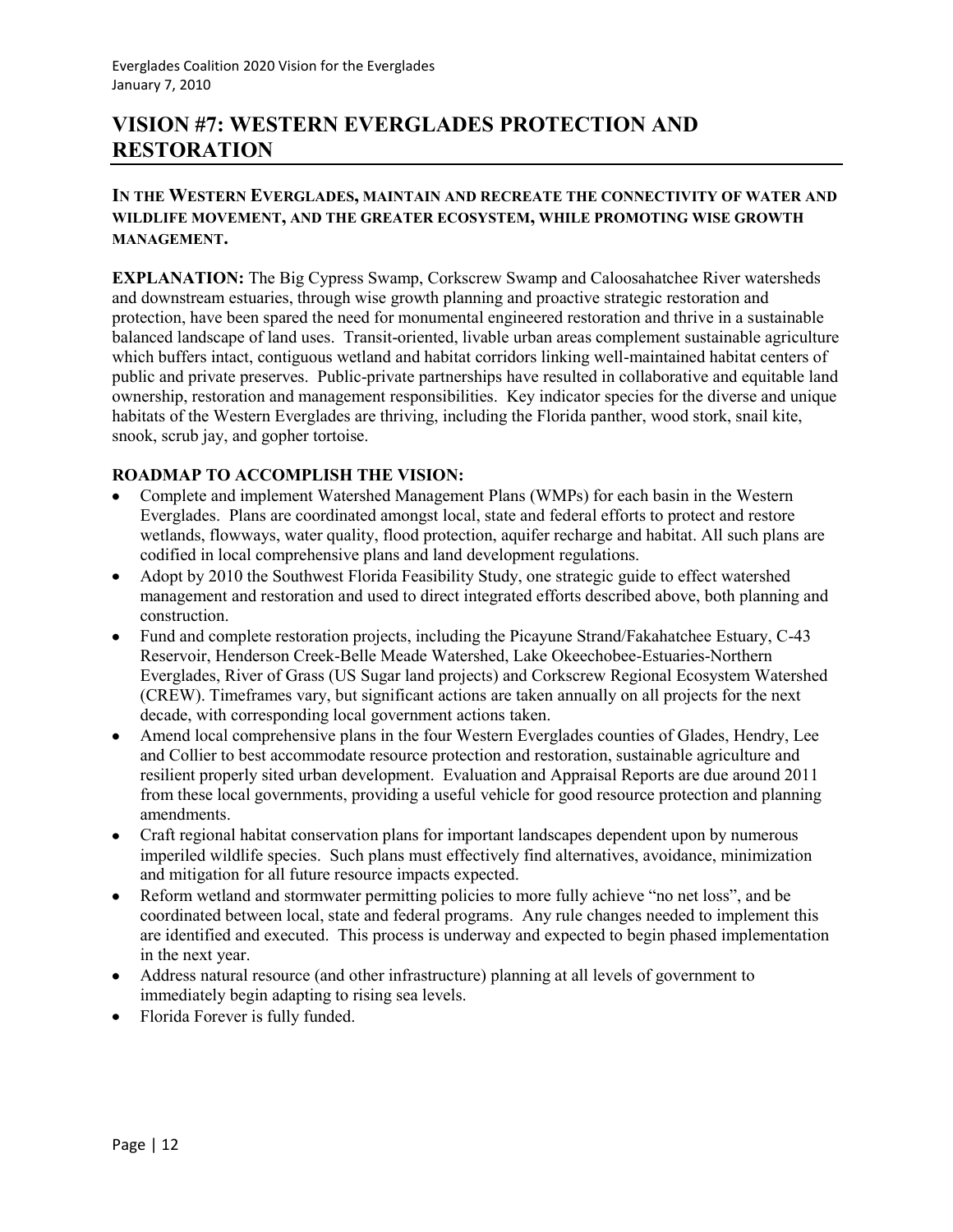# **VISION #8: SCIENCE AND TECHNOLOGY**

**SCIENCE REMAINS THE DRIVING FORCE FOR DECISION SUPPORT IN CERP AND RELATED PROJECT IMPLEMENTATION, AS WELL AS THE BASIS OF CERP POLICY, INCLUDING ALL STEPS IN THE SCIENTIFIC METHOD, PEER REVIEW, AND INCREMENTAL ADAPTIVE MANAGEMENT.**

**EXPLANATION:** A science-based approach to CERP implementation will maximize performance at least cost long term.

- CERP progress is quantitatively monitored and assessed relative to CERP Goals & Objectives in Table 5-1 of the April 1999 Restudy presented to Congress.
- CERP progress is expedited by implementing principles of Adaptive Management to begin project construction while accomplishing on the ground learning.
- CERP implementers exercise leadership in adaptive management by making science-based course corrections on a timely basis.
- National Research Council (NRC) peer review of CERP science and technology continues, with wide acceptance of recommendations in the biennial reports, including incremental adaptive management.
- NRC reports are supplemented in the off year by the science updates, by the Science Coordination Group, South Florida Ecosystem Restoration Task Force.
- Extensive science reporting in the form of the South Florida Environmental Report will continue to be published annually, and made a part of the decision-support process.
- Non-government citizen scientists continue to be engaged in CERP implementation decision-making  $\bullet$ and a source of analysis.
- Assessments include an overall evaluation of economic benefits of restored ecosystem services, relative to costs of restoration; decision-support regarding benefit to costs analysis, as well as costeffective analysis become an assessment policy.
- Benefits are calculated as recommended by the National Research Council Report on Evaluating Ecosystem Services to include the benefit of restoring wildlife habitat, and benefit of adaptations to global climate change and sea level rise.
- As monitoring and assessment data are evaluated and analyzed relative to CERP and CERP support project goals, objectives and targets, the analysis becomes the quantitative basis for adaptive management, and synthesis of information.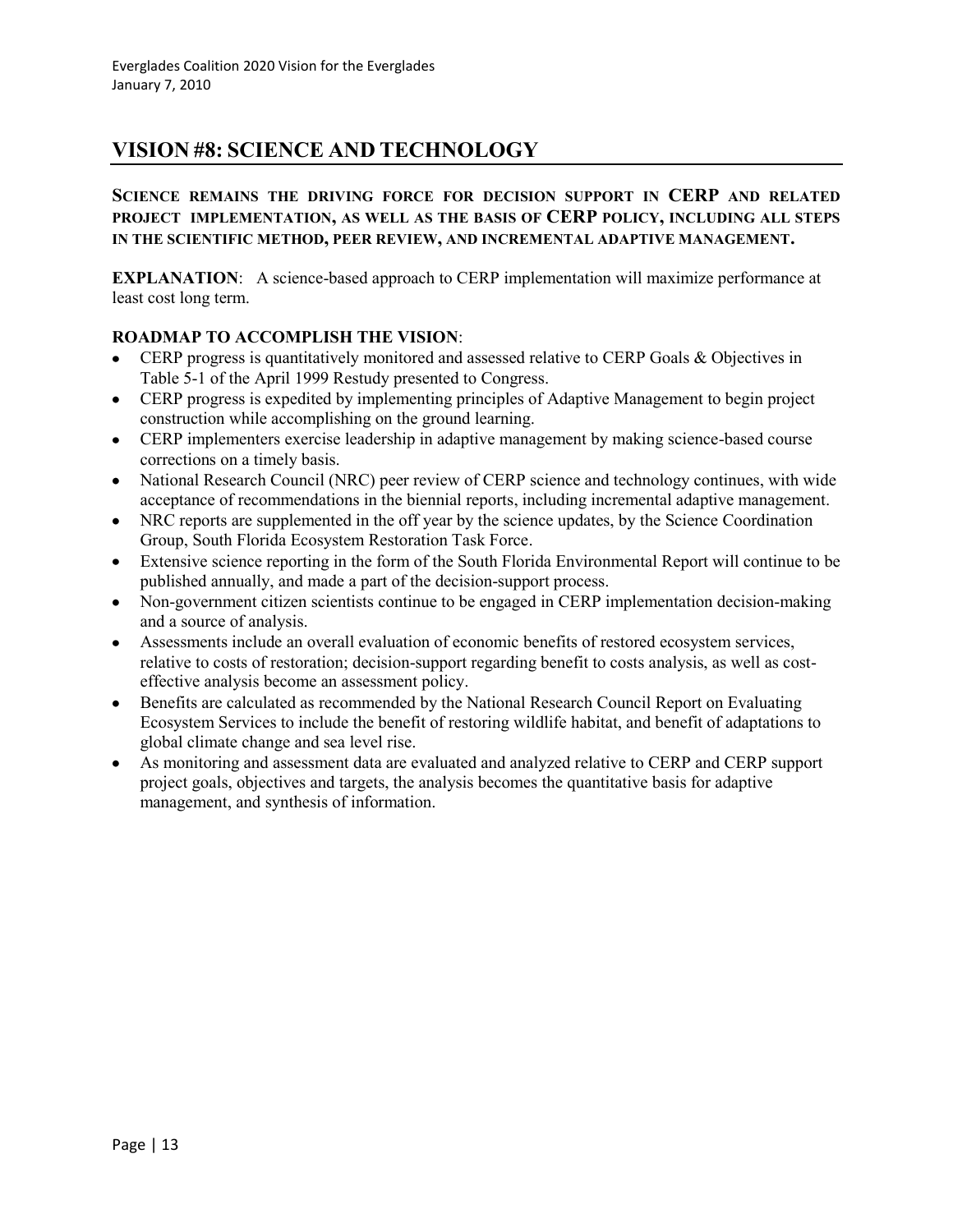# **VISION #9: ENERGY POLICY**

#### **FLORIDA'S ENERGY CHOICES DO NOT COMPROMISE LAND AND WATER SUPPLY CRITICAL TO EVERGLADES' RESTORATION EFFORTS.**

**EXPLANATION:** Energy production takes an enormous toll on Florida's water resources critical to restoring water flow through the greater Everglades ecosystem. Nuclear and coal are among the most water intensive energy sources and carry additional risks including mercury contamination, excavation and filling of wetlands and degraded water quality. The consumption of energy is responsible for 42% of greenhouse gas emissions in Florida which exacerbate climate change. Recognizing that full implementation of Everglades Restoration is crucial to combating saltwater intrusion and mitigating sea level rise, Florida should focus on conservation, energy efficiency, and renewable energy sources rather than construct more infrastructure dependent non-renewable energy sources, which are harmful to people and wildlife and conflict with Everglades restoration priorities.

- Full implementation of a renewable portfolio standard (RPS) by the Florida Legislature achieving 20% renewable energy generation by 2020 with a standard that includes only truly renewable energy resources, which do not include nuclear or coal derived energy.
- Adoption of federal and state legislation implementing an 80% reduction of greenhouse gas emissions  $\bullet$ below 1990 levels by the year 2050, and that Florida and municipalities strive to meet the same goals.
- Statewide Climate Change Adaptation Plan to coordinate statewide emission reductions throughout the built environment to include the use of energy efficiency, energy conservation, and the use of demand-side renewable energy resources to mitigate the need for additional power plants.
- Prevent those energy production uses that are incompatible with the health of the greater Everglades ecosystem, such as sugarcane ethanol, coal plants, nuclear plants and oil excavation.
- A statewide ban is enacted and federal moratorium re-enacted prohibiting near-shore oil drilling off Florida's coast.
- Adequate water supply for restoration from all available sources is guaranteed prior to authorizing withdrawals for energy facilities.
- Prioritize and accelerate federal and state efforts to implement Everglades restoration plans and projects.
- Any energy policy will contain a natural resources section intended to provide dedicated funding to  $\bullet$ help wildlife and the habitats they rely on to cope with the adverse impacts of climate change. Such provisions will include directing a portion of the funding to the restoration of the nation's aquatic ecosystems, including the Everglades.